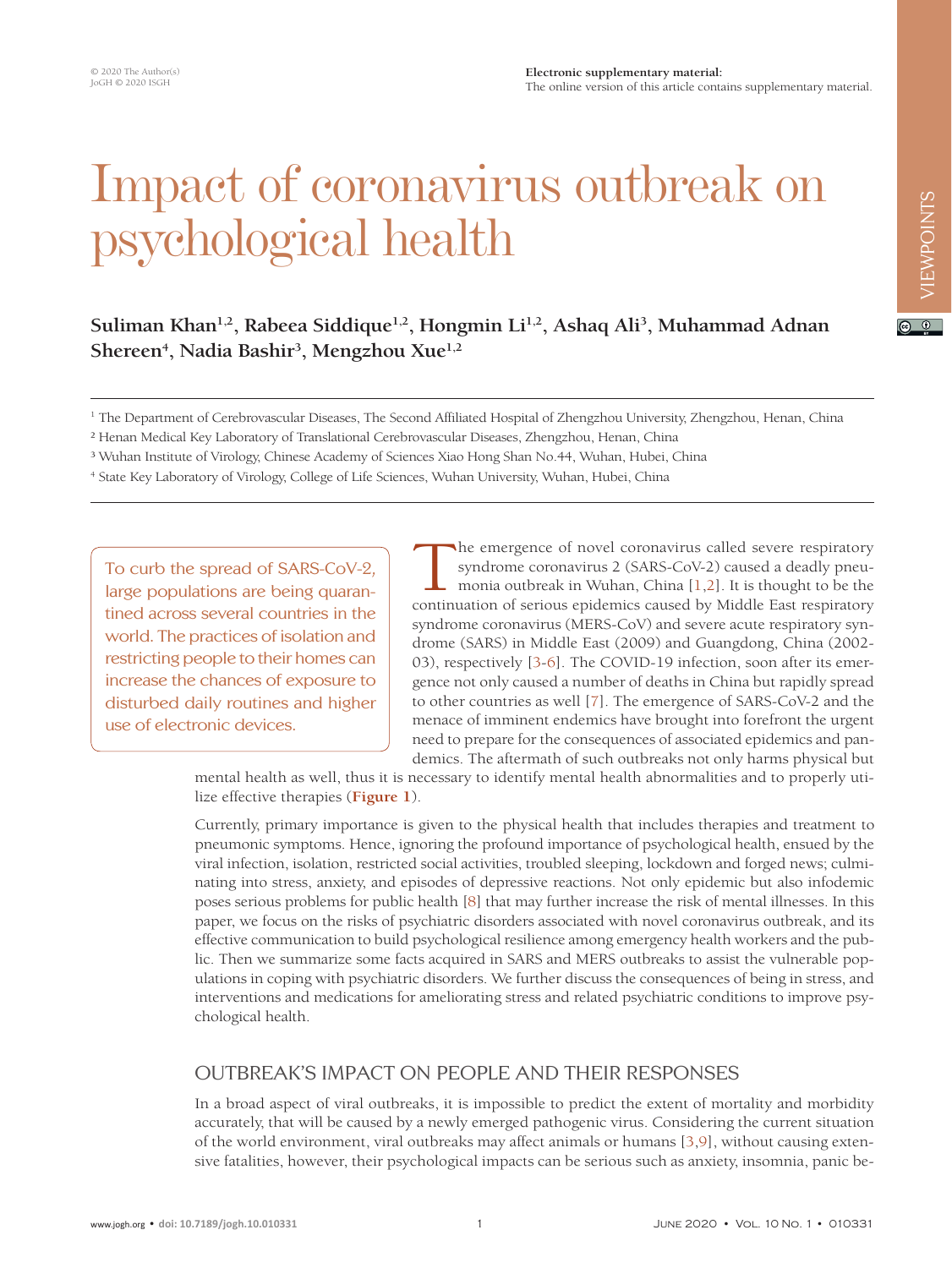

Photo: Chinese patients with COVID-19 are provided with mental health counseling during the COVID-19 epidemic in Wuhan, Hubei, China (from the collection of Suliman Khan, used with permission).

Infodemic can increase the burden of psychological stress and anxiety on a large scale. Social media, electronic media and print media should avoid spreading hateful and stressful news.

havior, fear, and hopelessness. In some cases viral outbreaks infect thousands of people, cause hundreds to thousands of fatalities and spread around the globe [\[1,](#page-5-0)[3,](#page-5-2)[10,](#page-5-7)[11](#page-5-8)], thereby affecting millions of people to induce anxiety, panic behavior, and other related psychiatric disorders. To cope with such outbreaks and epidemics, the health care authorities should have affective plans, which must consider psychological health [[3](#page-5-2),[10](#page-5-7)[,12](#page-5-9)]. Unlike the infected individuals, the responses of uninfected individuals are expected to be mild, however, these reactions become worse by rumors spread by media and social networks [\[13-](#page-5-10)[15](#page-5-11)]. In the outbreak caused by 2019-nCoV in Wuhan, China, the reactions of the people could be quite severe as compared to the outbreaks of SARS and MERS [[3](#page-5-2),[11\]](#page-5-8) (and references S1-S3 in the **[Online Supplementary Doc](#page-4-0)[ument](#page-4-0)**; other supplementary references are indicated by letter S in brackets).

Interventions by health care authorities have consisted of equivocal recommendations for the prevention of viral infections (S4). For instance, some of the infected individuals were advised to stay isolated inside homes rather than hospitals, which may increase the stress burden on family members due to the fear of getting infected. The scarcity of preventive measurements such as gloves, masks, and headcovers during the massive lockdown in China may induce further stress in the general population. To mitigate the negative outcomes, interventions for the general population must be informed by these recommendations; information about viral outbreak and possible impact, individual risk, outcomes of negative health behaviors, identifying place and time of risk in advance to take specific measurements, public awareness regarding necessary actions to prevent the spread of viral infections. Furthermore, people must be provided with follow-up information during and after control of the outbreak.

### IMPACT OF INFODEMIC ON PUBLIC HEALTH

The term infodemia was coined during the SARS outbreak, however, it is becoming comparatively more serious in the outbreak of COVID-19 infection. This term is used to present the epidemic of rapidly spreading misinformation through social media platforms and other outlets [[8\]](#page-5-5). Winning the race of the sharing novel details for COVID-19 and gaining fame over social media have accelerated the rate of spreading forged news during the current outbreak of COVID-19. This situation is leading to cause massive infodemic, which may increase the risk of severe public health consequences. Aiming at sharing tailored information with specific target groups using a series of amplifiers, WHO's risk communication team launched a new information platform known as WHO Information Network for Epidemics. This platform actively reported the details related to COVID-19 after COVID-19 was declared a Public Health Emergency of International Concern [[8](#page-5-5)]. However, a large population is either not aware or has no access to the information provided. Therefore, people who use social networks excessively are prone to adverse effects related to infodemic. The major concerns associated with infodemic can further add to the psychological stress and anxiety. To mitigate the risks associated with infodemic the public health community should provide help to social and conventional media to better understand the actual concerns associated with the outbreak and positively portray the efforts from health care services providers, medical associations and scientific communities.

### MEASUREMENTS AND RESPONSES

#### Resilience of affected and/or infected individuals

Psychological resilience is generally defined as "the ability to sustain or recuperate, psychological well-being during or after facing the stressful conditions" (S5). In the current scenario of the COVID-19 outbreak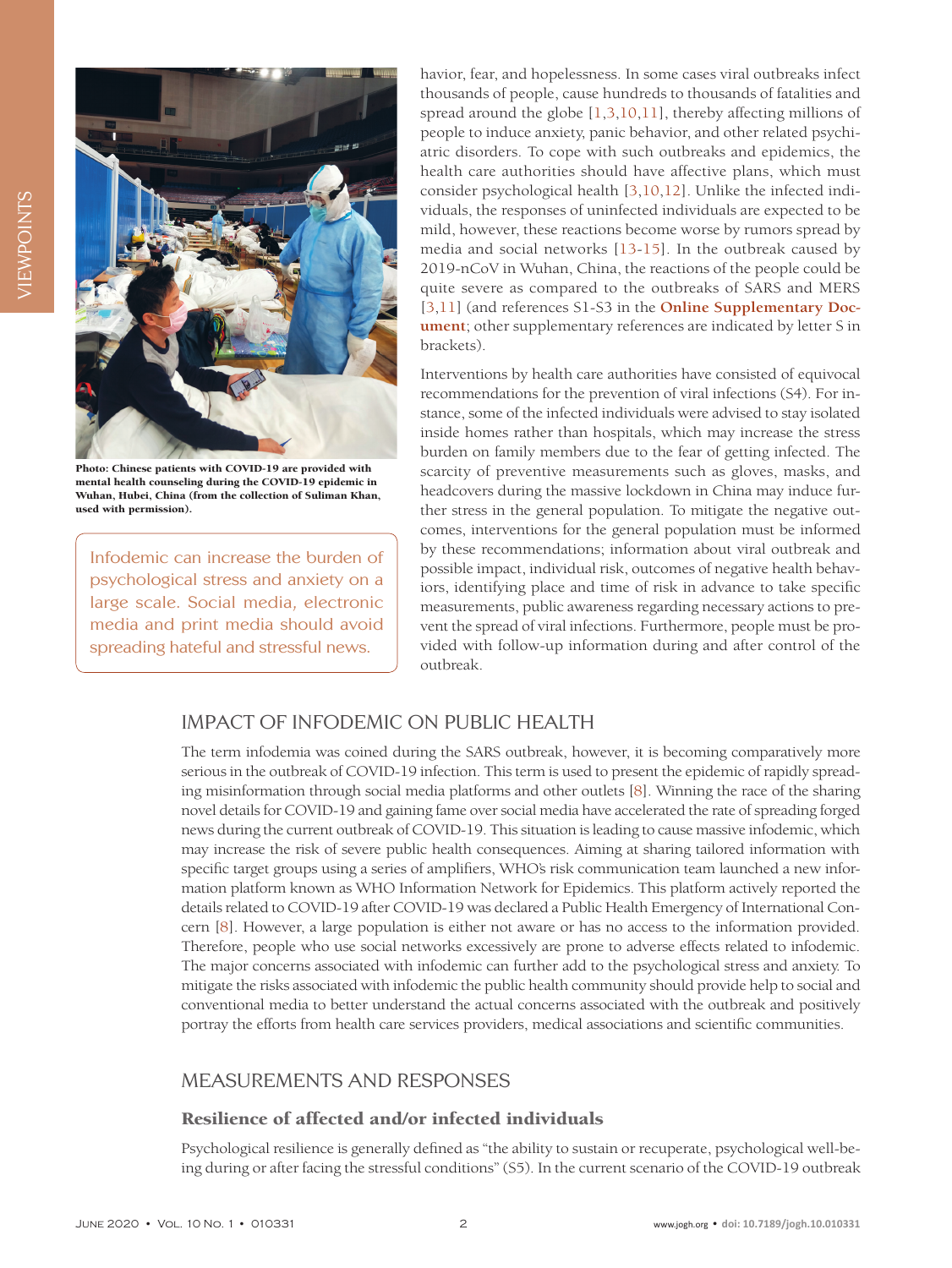in Wuhan, China, resilience can be achieved by ending the vulnerability to psychopathology and mental dysfunction when exposed to the viral infection or at-least living in the regions under threat. People of Wuhan may experience unusual stress, anxiety, and even serious mental health issues in response to minor stressors that people during normal conditions would cope with readily (S5-S8). Resilience is mediated by the presence of distinct molecular adaptations to promote normal behavioral function and the absence of molecular abnormalities that occur in susceptible individuals that impairs the coping ability (S6). Thus, prevention from the stress and mental impairment requires building resilience in people as a whole. Different strategies including biological, social and psychological mechanisms are associated with increasing resilience (S5-S9). While combating the impact of COVID-19 pneumonia (**[Figure 1](#page-2-0)**), the health care regulatory authorities should communicate the people that the risk of being infected may sustain for a long time, but the government will protect the nation. In addition, it should further be communicated that serious measurements will be implemented at hospitals and communities. Moreover, people should be given a hope that everything will become normal and controlled with the passage of time. The scientists and health care workers should communicate the affected population about their progress regarding developing treatment and prevention strategies and improving facilities.

<span id="page-2-0"></span>

#### **Figure 1.** Psychological interventions.

#### Regions under secondary threat

The regions and areas other than the originating region of COVID-19 infection will be considered as the regions under secondary threat. In these regions, the stress and fear of infection along with other above-mentioned factors will likely generate moderate to major behavioral and psychological abnormalities (S10-S12). The overall impact of infection on mental health will be associated with the rate of infectiousness and mortality.

The most common impacts of such an outbreak or epidemic could be anxiety, panic behavior, sleep disturbances, disrupted daily biological rhythms, anger, and disappointment (S10,S13-S15). In most cases, infected people make their utmost effort to avoid the spread of the virus in community however, some people don't cooperate. It has been generally observed in several cities of China that foreigners (mostly students) find ways to flee. It may be due to the higher stress or fear; however, such actions may cause the viral spread in countries with no facilities for combating coronavirus. It will ultimately increase the burden of mental abnormalities in the respective population. To avoid the negative outcomes of such practices, the relevant forces should communicate people who can help them identify such individuals.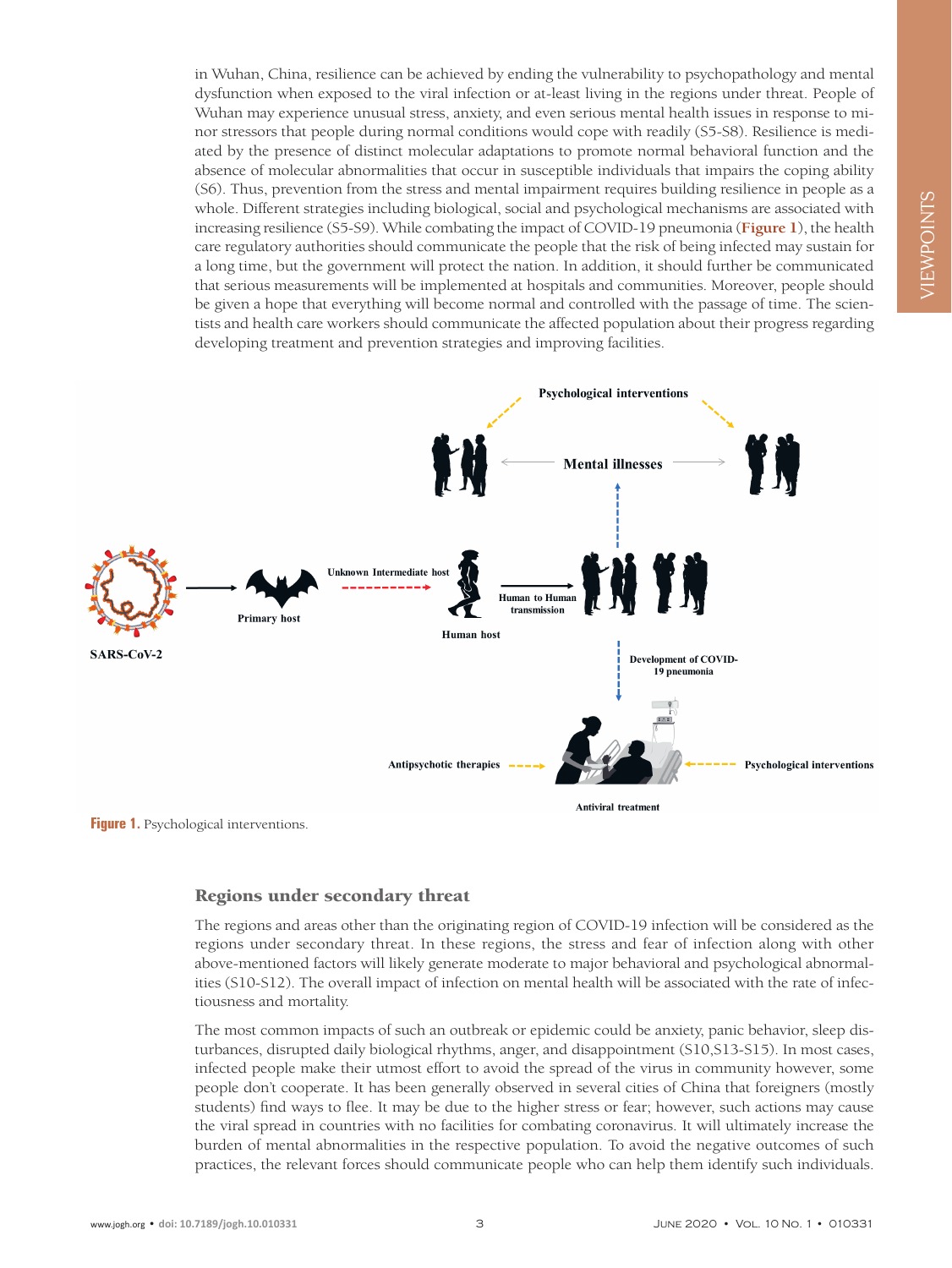#### Regions under primary threat

The area of novel coronavirus origination (Wuhan) will be considered as the region under the primary threat. The outbreak of COVID-19 pneumonia imposed a serious threat to the residents of the city by infecting thousands of people and killing hundreds of them [\[11\]](#page-5-8) (S2,S4,S7). Similar outbreaks were observed in past caused by the coronaviruses namely, SARS-coronavirus and MERS-CoV, however the transmission rate in those cases was significantly lower as compared to 2019-nCoV of Wuhan [[3](#page-5-2)[,10,](#page-5-7)[11\]](#page-5-8) (S17). MERS negatively impacted mental health up to a higher extent and in some cases, the impacts imposed were long term and severe (S18-S22). Comparatively, the COVID-19 may have strong negative effects on health and can cause serious mental problems including acute stress, insomnia, severe anxiety, and chronic depression. MERS and SARS induced serious psychological problems majorly in health care workers (S22), however, the COVID-19 infection may cause such abnormalities in the general public as well, because it is more intense in terms of infecting and killing the individuals [[11](#page-5-8)]. To overcome serious problems in the future, all of the recommendations that we have discussed in the previous section of regions at secondary risks should be implemented here. Furthermore, the people should be provided with counseling and guidance at specified public centers, equipped with psychologists, and psychiatrists.

### THERAPEUTIC OR RECOVERY STRATEGIES

For the first time in the world's history, a whole city is on medical quarantine, with peak fear and havoc in Wuhan after the COVID-19 outbreak [[1,](#page-5-0)[11](#page-5-8)] (S3). In addition to serious mortality, rapid transmission and higher morbidity are increasing hysteria and anxiety among people. People in Wuhan are under critical conditions that may increase panic behavior. People are scared of being infected by their fellows and even family members, thus, they prefer to remain isolated and locked down, while overusing the electronic devices. For foreigners, the conditions are more severe as countries have started evacuating some of the people and leaving others under the burden of stress. Thus, a proper system must be developed to educate people through psychological counseling. Moreover, they should be provided with pharmacological therapies and psychiatric assistance where needed.

#### Psychological counseling based therapies

The alleviation of acute distress and preventing chronic depression, anxiety and posttraumatic stress among people and health care workers indirectly exposed to the carnage of viral infection. Psychological resilience will be important in the population who are likely to develop psychotic or traumatic symptoms irrespective of their severity. Furthermore, people with acute stress disorder or depressive disorders will also be dealt with psychological debriefing by administering briefing sessions (S22,S23) in which the participants are asked to describe their feelings and behavioral reactions during the epidemic. The instructors provide psychoeducation by teaching that such psychological problems are normal responses to such outbreaks (S23). In addition, cognitive behavior therapy may also effective in combating the psychological and psychiatric symptoms followed by the 2019-nCoV outbreak in Wuhan, China (S24,S25). Exposure based therapy may also be useful in the scenario of current situation. In this therapy exposure to some good memories and events is made. Moreover, stress inoculation training for depression, stress, and related disorders, education about these disorders related symptoms and techniques to manage anxiety including relaxation training, guided self-dialogue and cognitive restructuring (S24-S26). In addition, cognitive therapy may also be helpful in which the affected person is taught to identify irrational or dysfunctional beliefs about symptoms and to challenge these beliefs logically (S25-S26). Interpersonal therapy can also be selected, which focuses on interpersonal relationships (S27).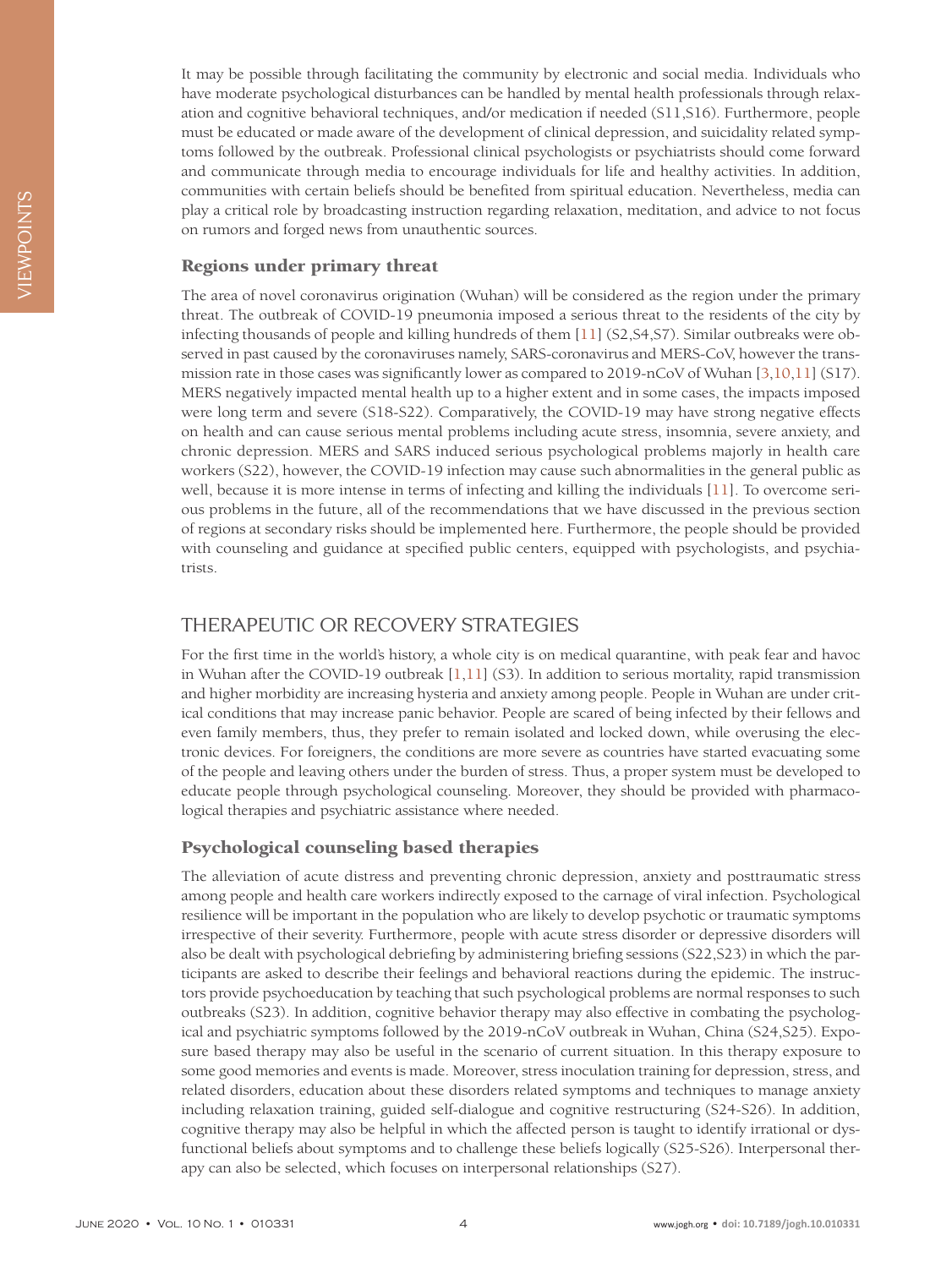#### Pharmacological therapies

Pharmacological treatment of depression, anxiety, and related disorders is an alternate or in some cases adjunct to psychological treatment. Drugs that influence glutamatergic, adrenergic, serotonergic, endocannabinoid systems and various neuropeptide are generally preferred. In such therapies antidepressants are the first-line pharmacological treatment options such as serotonin-noradrenaline reuptake inhibitors (SNRIs) and selective serotonin reuptake inhibitors (SSRIs). These drugs are effective against several types of mental disorders specifically depression and anxiety (S28-S30). Agomelatine (a melatonin receptor agonist) and Vilazodone (a serotonin reuptake inhibitor and partial agonist of serotonin receptors) are also recommended in depression (S27,S31). Among second-line agents for anxiety and depressive disorders benzodiazepines have been found with good results. However, they have some serious adverse effects including dizziness, drowsiness, and increased risk of falls. In such cases the alternative drugs (that modulate GABA signaling), including, gabapentin and pregabalin can be used. In case of severe anxiety, risperidone or quetiapine (atypical antipsychotics) should be given as an adjunct to SSRIs or SNRIs (S27,S31-S33). All these drugs could be effective; however, their use should be only recommended when psychological approaches are not working. Nevertheless, the use of both pharmacotherapy and psychotherapy (combined therapy) is more beneficial and effective in the case of chronic anxiety and depressive disorders (S27).

### SUMMARY AND CONCLUSION

In the view of continued viral outbreaks around the world and specifically in China that affects millions of people, it is imperative to evaluate and develop strategies to address psychological health and psychiatric aberrations caused by direct or indirect exposure to the situation. These strategies are specific to target the communities or entire populations as well as the individuals with psychiatric symptoms resulting from the actions taken by the government against coronavirus epidemic, viral infection, and fear of infection. Generally targeting the entire population or large communities is not beneficial thus targeting individual-based therapies should be given priority. Based on its experience at a wide scale in the past, psychological resilience can be an effective strategy during the days of epidemic or outbreak. However, cognition-based therapy will be effective after the epidemic is ended. Generally, psychological debriefing is recommended for the people who gain stress immediately while brief cognitive-behavior therapy is recommended for people with severe stress symptoms few weeks after the incident. This therapeutic strategy should be preferred for the individuals directly exposed to the epidemic and directly faced the preventive measurements imposed by the government, i.e, the residents of Wuhan. These individuals are experiencing high levels of stress and are vulnerable to develop serious mental abnormalities. Besides these approaches, other psychological treatments should also be evaluated and employed. There are possibilities that a large population develops severe psychiatric symptoms by disruption of molecular pathways, thus, the administration of medication is recommended. Overall, the individuals who are going through the stress and prone to develop serious symptoms of psychiatric disorders in later stages must be addressed properly. In addition to the general population exposed to the viral outbreak, health care workers need serious attention and psychological counseling.

**Funding:** The authors acknowledge the Postdoctoral research grant from The Second Affiliated Hospital of Zhengzhou University (for S.K) and the operating grant support from the National Natural Science Foundation of China (grants no: 81870942, 81471174 and 81520108011), National Key Research and Development Program of China (grant no: 2018YFC1312200), and Innovation Scientists and Technicians Troop Constructions Projects of Henan Province of China (for MX).

**Authorship contribution:** SK is the leading author who conceptualized and designed the study and wrote the manuscript. SK and RS conducted the literature searches and prepared the data. SK, RS, HL, AA, MAD, and NB revised and edited the manuscript and MX supervised the study. All authors have critically reviewed and approved the final manuscript as submitted.

**Competing interests:** The authors have completed the ICMJE Unified Competing Interest form (available upon request from the corresponding author) and declare no conflicts of interest.

<span id="page-4-0"></span>**Additional material** [Online Supplementary Document](http://jogh.org/documents/issue202001/jogh-10-010331-s001.pdf)